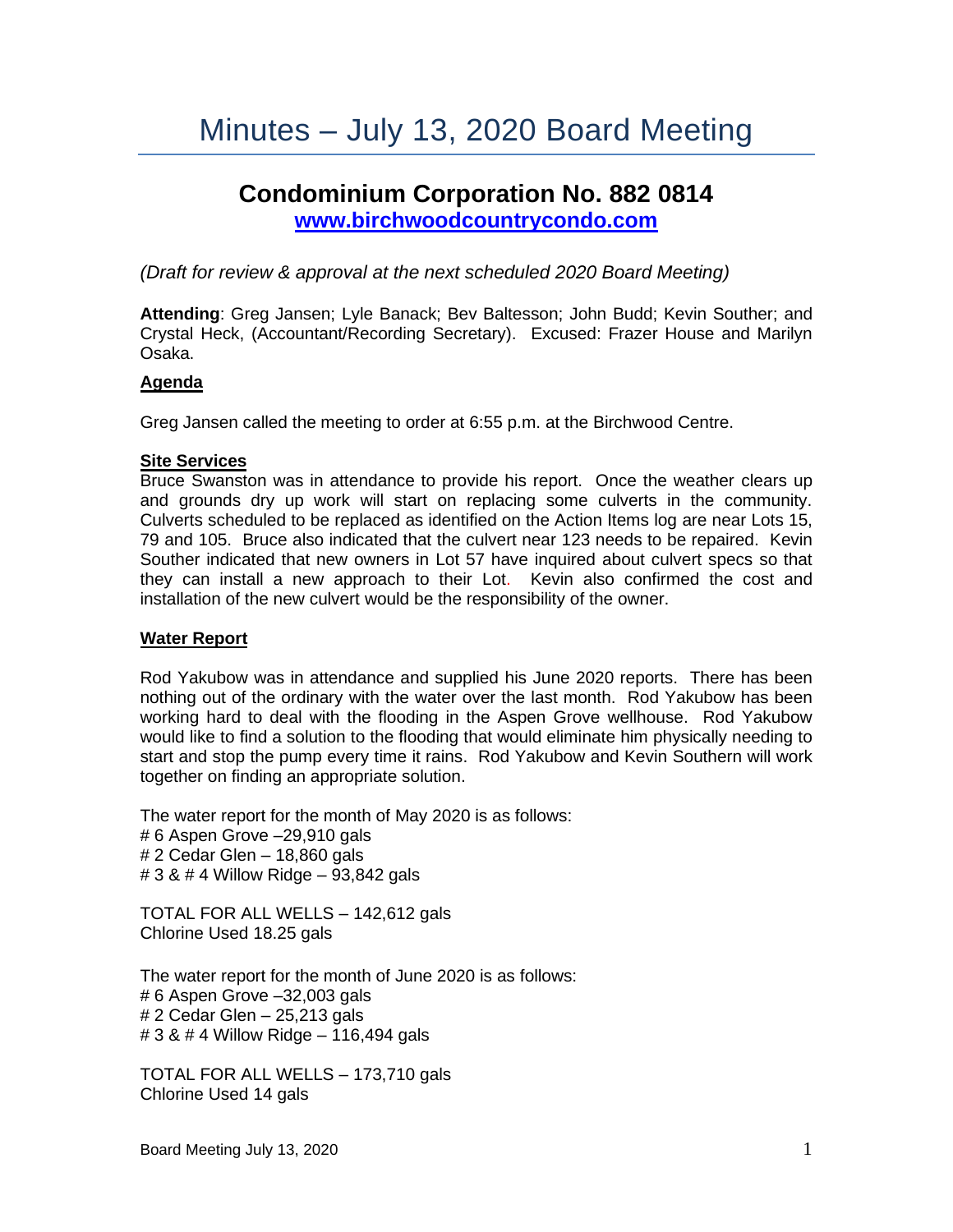# **Approval of Previous Minutes**

Minutes of the April 20, 2020 meeting were previously circulated.

**Motion:** Lyle Banack moved that the minutes be accepted as presented; John Budd seconded the motion. **Carried unanimously**

Minutes of the May 25, 2020 meeting were previously circulated.

**Motion:** Lyle Banack moved that the minutes be accepted as presented; Bev Baltesson seconded the motion. **Carried unanimously**

#### **Financial Report**

Crystal Heck provided Balance Sheets and Statement of Operation reports for May and June 2020 for the Board's review.

Bev Baltesson provided an update on the status of condo fees and special levy fees as follows:

There are currently 11 Lots in arrears for 2019-2020 condo fees.

Condo fees for the 2020/2021 is as follows: 71 Lots have prepaid saving the 5% GST, 6 Lots have provided semi-annual payments, 12 have provided monthly cheques, and 8 Lots have given some sort of payment.

Special Levy status is as follows, we have a total of 134 Lots paid in full and 6 Lots have given partial payments or postdated payments.

Crystal Heck wanted to address the revenue from the special levy and the treatment of the dollars in the 2019/2020 year end. Crystal Heck spoke with the auditor to verify the treatment and the auditor explained that it should remain revenue for the year ending June 30, 2020 despite the expenses showing in the 2020-2021 year end. Lyle Banack would like to see it put on the balance sheet under the reserve and then expenses taken from that. Lyle Banack will contact the auditor to further discuss.

Bev Baltesson asked for everyone's thoughts going forward with the reinstatement of interest and surcharges on overdue accounts. The current motion to waive interest and surcharges on overdue accounts has expired. After discussion, the following motion was made.

**Motion:** Lyle Banack moves that interest charges will be waived on all accounts for owners who have paid their accounts in full by August 15, 2020. For owners that have outstanding balances as of August 15, 2020 accrued interest will be charged from July 1, 2020. Kevin Souther seconded the motion.

#### **Carried unanimously**

Crystal Heck will send out overdue notices the first week of August 2020 to all owners that are in arrears for annual condo fees, and money owing for the special levy. They will be reminded that, in order to vote at the August 15, 2020 Annual General Meeting, their accounts must be up to date. (Bylaw 15 (6)).

Crystal Heck asked the Board how much detail was needed to show the water upgrade expenses on the expense statement. All money collected has been deposited into a new bank account and all expenses relating to the water upgrade project will be paid from that account. It was agreed that all expenses could be placed in the Water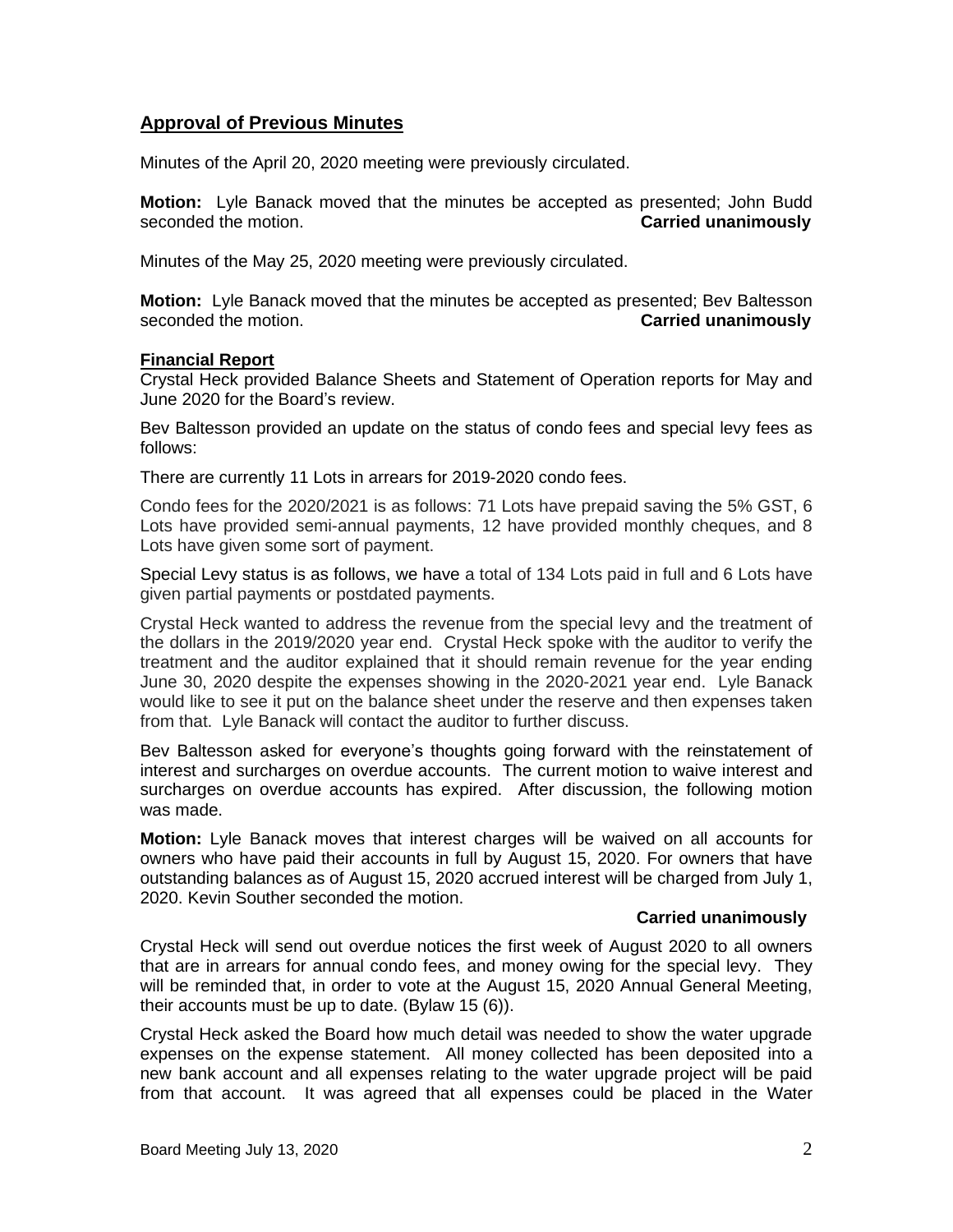Upgrade expense account where it could easily be broken down into specific expense categories. Crystal Heck will move the invoice for Precision Geomatics to the Water Upgrade expense account.

# **Site Services**

Kevin Souther indicated that Bruce Swanston was currently painting 6 new boxes that were ordered in June 2020. Jerry Wells has volunteered to install these new boxes once the painting has been completed. No additional boxes will be scheduled for replacement until spring of 2021.

## **Brazeau County Liaison**

Lyle Banack has not been able to attend any meetings to date. Lyle Banack has made arrangements to have a meeting with Anthony Heinrichs regarding his three items currently on the Action Items list identified below. Discussion was held regarding the importance and requirement for all three items. It was agreed that Lyle should continue to pursue all these items with the County and update the Board on discussions.

# **Old Business**

## **Action Items as per list**

- Community Lot signs and corner markers County is currently looking at the feasibility and costs.
- Electrical boxes A total of 12 boxes were ordered in the 2019-2020 budget year. Once all boxes have been painted by Bruce Swanston, Jerry Wells has volunteered to install them. Item to remain on the Action List for review in the spring of 2021.
- CC Valve and Water Hydrant Locations –Kevin Souther and Bev Baltesson will continue to work with Rod Yakubow to get the water hydrant locations on the map. Pictures have been taken for most of the Lots; however, they need to be transferred to the corporation files.
- Recycle Dumpster discussions with Brazeau County on-going
- Lead Management Plan for Water Testing for lead and determining distribution components of our water system are required. Bev Baltesson originally provided directors with this requirement at the December 9, 2019 meeting and feels that the Board should assign and carry out these requirements as soon as possible. Bev Baltesson provided Kevin Southor a copy of the documentation for this project who will work with Rod Yakubow to ensure that our requirements are met.
- Temporary Electric Service Cable The cable that Kevin Souther was going to donate will not work in the community. Lyle Banack and Jerry Wells will work on determining the proper length required and have it ordered. Money was placed and approved in the 2020-2021 budget for this item.
- EPCOR billing pending
- Owner Communication Bev Baltesson is working on an up to date owner's contact list. Once the list is finalized, the Board will engage in a qualified company to fan out messages by either email or text to communicate with owners in an emergency or information sharing situations.
- New culverts near Lots 15, 79, and 105 will be completed once the weather clears up and the community dries up. Lot 123 culvert has separated near the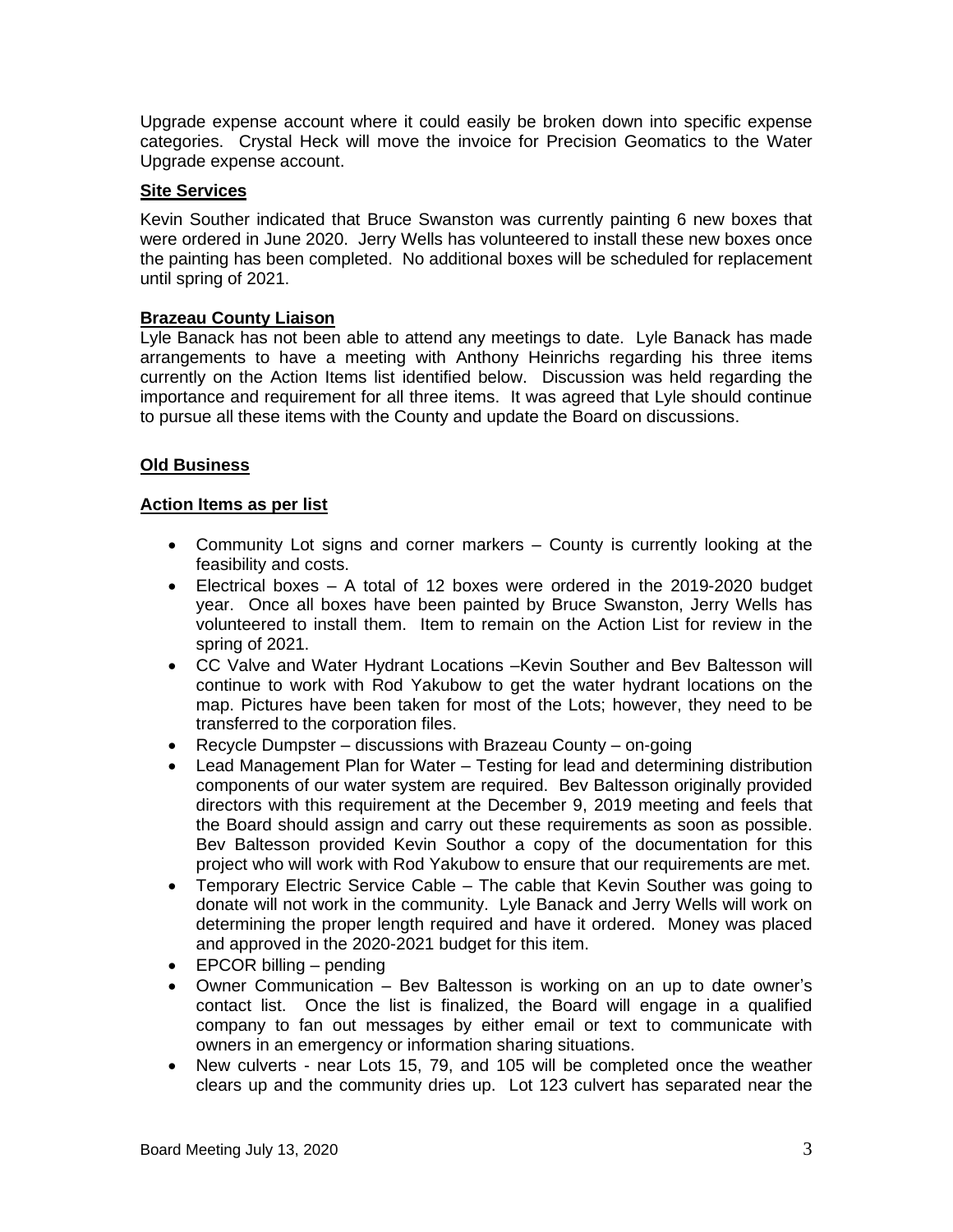end of the culvert and can be replaced with a coupling. Bruce Swanston will work with Site Services to complete this work this summer.

- Franklin Pump Controllers & Capacitors Bev Baltesson checked with Jerry Wells to make sure these have been received as they have been paid for. Jerry confirmed that he has received what was ordered, however, additional spare parts may be required. Kevin Southern to check with Jerry.
- Rules and Regulations Lyle Banack will review the Rules & Regulations and bring some suggestions to the next Board meeting.
- Kubota replacement The new tractor should be on site by the end of July.

#### **New Business**

**Insurance Renewal September 1, 2020** – Bev Baltesson distributed the current list of assets that are insured for a review. New legislation requires condominium associations to carry replacement cost insurance and fidelity bonding or crime coverage. Discussion was held around the amount of current coverage for these items and Bev Baltesson was provided with direction from the directors to ask the insurance company to increase the value of Birchwood Center to \$300,000.00 and coverage for each of the three water well houses to \$100,000.00 each. Bev will also ensure the appropriate amount is covered with regards to fidelity bonding.

Bev Baltesson also advised that condo associations can now increase the deductible of their policy, up to \$50,000.00. Lyle Banack asked Bev Baltesson to get insurance quotes for \$10,000.00 and \$50,000.00 deductible. Owners can now be charged for the corporation's deductible, up to \$50,000.00 if the owner is responsible for the damage.

Bev Baltesson advised the Board that residential condominium units are now required to create a Standard Insurable Unit Description (SIUD). It was agreed that because we are a bare land condo, not a residential condominium, and all units are insured and specific to each Lot, we do not need to create SIUDs for our units.

**Bank Concerns** – Bev Baltesson explained that there are been a few errors made by our current bank. Bev raised and discussed these concerns with the manager at the bank and both agree that improvements can be made. The bank offered reversal of some service charges as compensation of time spent to identify and fix these errors made. Bev is satisfied that the bank has acknowledged the errors and no further action is required at this time.

**AGM Preparation and Meeting** – with the AGM scheduled outdoors for 10:00 a.m. on August 15, 2020 there was some discussion on whether we could now hold the meeting indoors as COVID-19 restrictions and guidelines have been changed by Alberta Health Services. Consensus was that Birchwood Center will be too small to hold the meeting safely. Bev Baltesson will inquire about possibly renting the banquet area at The Village Golf Course. Bev will also confirm the number of attendees that are allowed to attend at an indoor venue. If we are allowed to hold the meeting indoors, Greg Jansen will provide disposable masks for everyone in attendance. The Board would like owner's cooperation by sending only one owner per Lot to this year's AGM for us to ensure that we adhere to the Alberta Health Services COVID-19 regulations. The Board also recognized that restrictions could be changed prior to the scheduled AGM so further considerations may need to be made.

Bev Baltesson will attempt to arrange for three scrutineers to assist Crystal Heck with greeting owners to the meeting.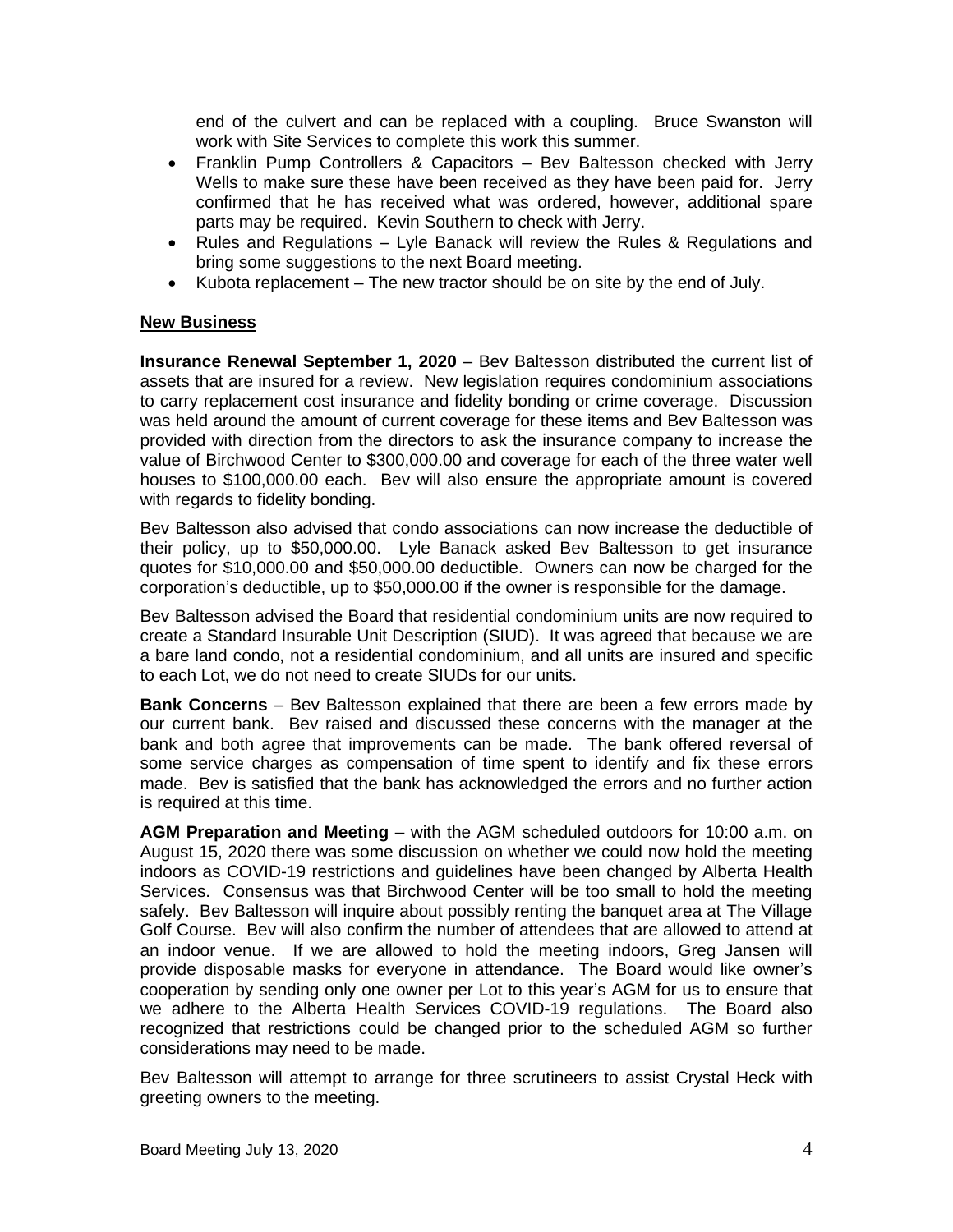**Locks on Electrical Boxes** – Kevin Souther had raised a concern about the requirement for us to lock our electrical boxes. After some discussion it was decided that this would not be necessary and may be a hinderance.

**Water Upgrade Status** – The building construction contract has been awarded to Core Concrete & Construction Ltd and they have done survey & engineering work. Bev Baltesson asked if the Water Upgrade Committee members who are leaving the Board would be interested in staying on the committee to the end of the project. Bev felt the knowledge & work put into the project is extremely valuable to the project and future board members. John Budd has agreed to remain on the Water Upgrade Committee. Greg Jansen will talk to Frazer House about remaining on the committee.

**Email July 2020** – The owner of Lot 18 and 19 has asked for assistance from the Board with some drainage issues. Frazer House will work with Bruce Swanston on a solution for any issues that the Corporation is responsible for. Frazer House will contact the owner to discuss further.

**Email to Greg Jansen** – Greg Jansen advised that he received an email from owners in Lot 166 regarding a pending sale. Greg will ensure the owner is provided with all information requested in the email.

## **The following motions were approved by the Board through email**

#### **June 17, 2020 - Motion:**

Greg Jansen moved that we retain our lawyer to advise on the legality and liability of proceeding with our water construction/rehabilitation project without having the expressed approval of the owners where our easements are located. Seconded by Frazer House. **Carried, 6 in favor, 1 non vote**

#### **June 20, 2020 -Motion:**

Frazer House moved that Core Concrete & Construction be awarded the bid for construction of the water well house buildings portion of the water upgrade project. Seconded by Lyle Banack. **Carried, 6 in favor, 1 non vote**

**Motion:** Lyle Banack moved to confirm that the above two motions were made through email and passed. John Budd seconded the motion. **Carried unanimously**

#### **New owners**

Lots 24 and 44 – Welcome packages were mailed out, not delivered in person due to COVID-19.

# **Condolences**

Warren St Peter passed away in November 2019. The Board and the community would like to offer our sympathy to the family and friends of Warren.

# **Correspondence for Review and Filing**

Development Permit - Brazeau County Lots 149 & 87 Water Reports April & May 2020 Correspondence from owners - 5 Title - 1 Bank of Montreal - GIC Reinvestment Certificate - 2